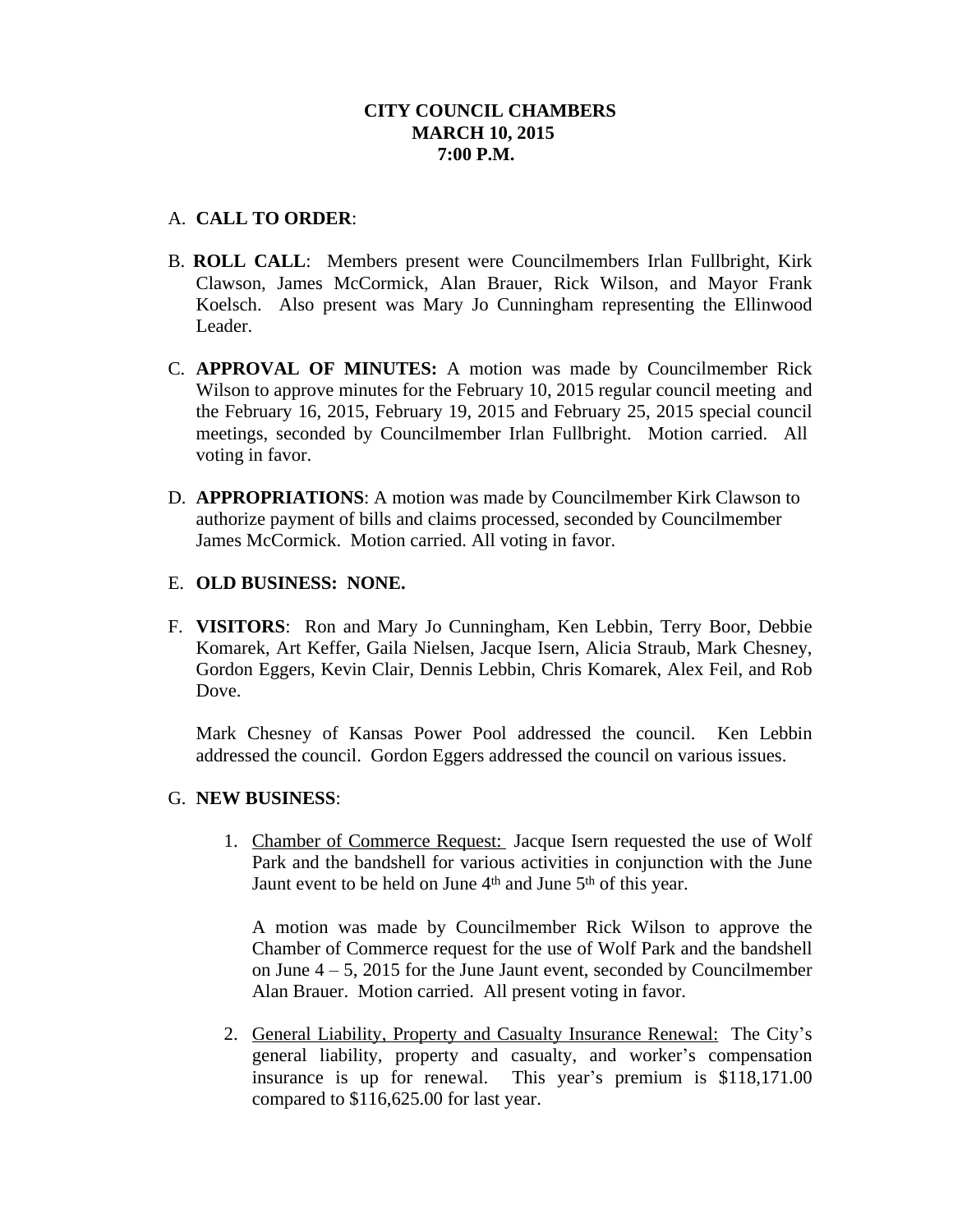### **CITY COUNCIL CHAMBERS MARCH 10, 2015 7:00 P.M.**

A motion was made by Councilmember Irlan Fullbright to accept the general liability, property and casualty, and worker's compensation insurance renewal as presented, seconded by Councilmember Kirk Clawson. Motion carried. All present voting in favor.

3. July 4<sup>th</sup> Fireworks Display: Monty Strecker is requesting the use of the football practice field again this year for the July 4th fireworks display.

A motion was made by Councilmember Alan Brauer to approve the 4<sup>th</sup> of July fireworks display to be held at the football practice field on July 4<sup>th</sup>, with a rain date of July 5<sup>th</sup>, seconded by Councilmember Irlan Fullbright. Motion carried. All present voting in favor.

4. EMS Policy Handbook: Presented to council is the EMS Policy Handbook for approval.

A motion was made by Councilmember Rick Wilson to approve the EMS Policy Handbook with amendments to the policy to be provided at a future council meeting, seconded by Councilmember Kirk Clawson. Motion carried. All present voting in favor.

5. KDOT Agreement: Presented to council is a proposed agreement for the sale of additional right of way and temporary easement to KDOT as part of the rebuild of Santa Fe.

A motion was made by Councilmember Kirk Clawson to approve the KDOT agreement presented to council for the sale of additional right of way and temporary easement, seconded by Councilmember Alan Brauer. Motion carried. All present voting in favor.

6. City Attorney Agreement: Presented to council is an agreement for approval of Robert Peter to continue in the position of City Attorney after May 1, 2015.

A motion was made by Councilmember Alan Brauer to approve the employment agreement for Robert Peter to remain in the position of City Attorney until October 1, 2015, seconded by Councilmember Irlan Fullbright. Motion carried. All present voting in favor.

### **REPORTS**:

- 1. Municipal Court Report: Presented to Council was the Municipal Court Report for February, 2015.
- 2. Utilities Production Report: Presented to Council was the Utilities Production Report.